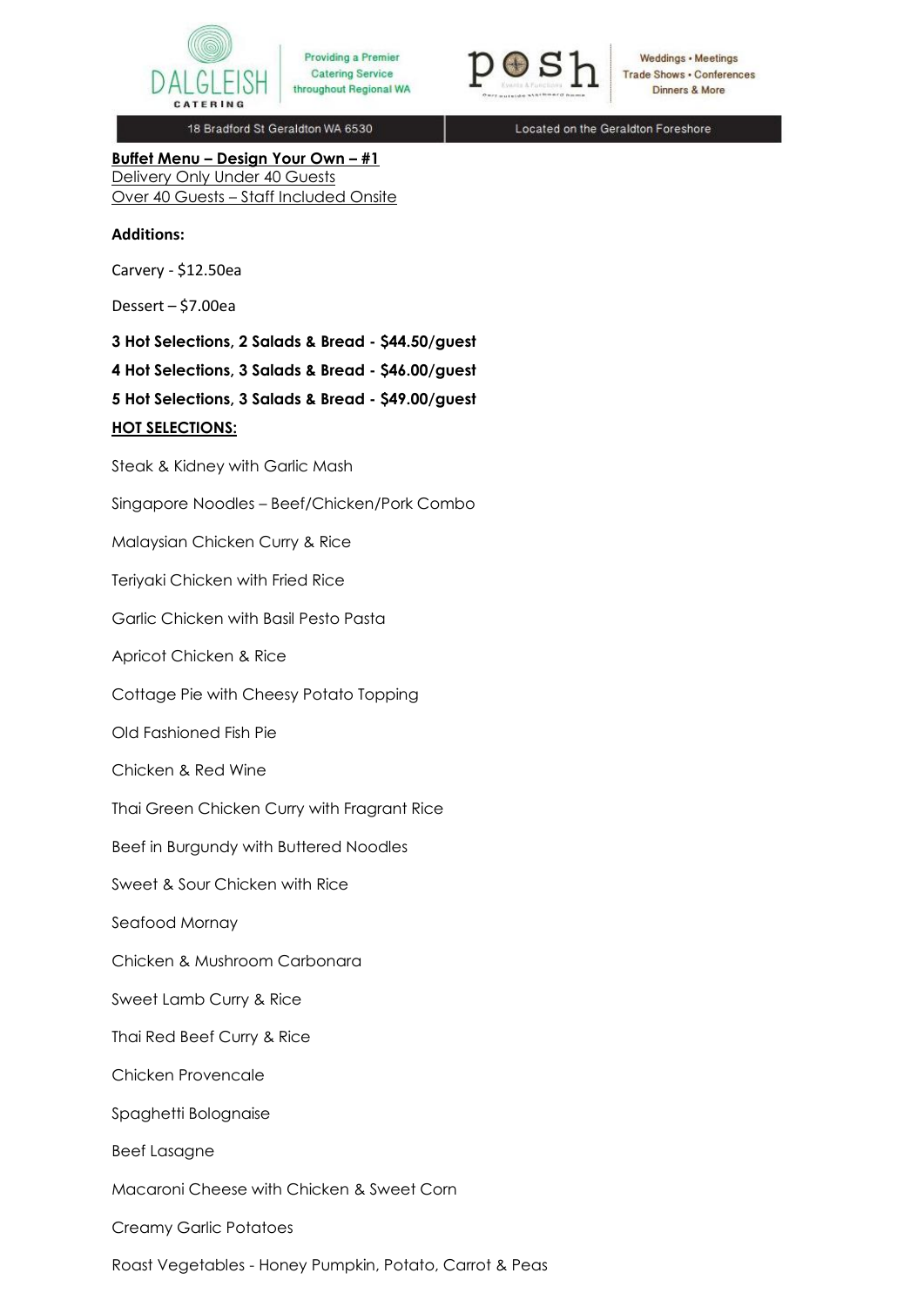



Weddings • Meetings **Trade Shows . Conferences** Dinners & More

18 Bradford St Geraldton WA 6530

Located on the Geraldton Foreshore

### **SALADS:**

Continental Pasta Salad with Basil Pesto

Caesar Salad with Chopped Egg

Apricot & Almond Couscous on Baby Greens

Chicken Salad with Blue Cheese, Crispy Bacon & Tarragon Dressing

Mexican Salad Couscous with Pine Nuts & Orange

Tossed Garden Salad with Sundried Tomatoes

Greek Salad with Creamy Feta Cheese

Potato & Smokey Bacon Salad

Malibu Coleslaw with Coconut & Sultanas

Hawaiian Rice

Waldorf Salad

#### **Buffet Menu – Carvery & Vegetables #2 - \$43.50/guest**

Delivery Only Under 40 Guests Over 40 Guests – Staff Included Onsite

### **Carvery**

Roast Beef Infused with Garlic & Rosemary

Leg of Pork with Crackling & Apple Sauce

#### **Vegetables**

New Potatoes with Vermouth Butter

Cauliflower Cream & Cheddar Bake

Cinnamon Roasted Pumpkin

Minted Peas

Buttered Corn Kernels

#### **Accompaniments**

Bread & Butter Selection

Red Wine & Balsamic Jus

#### **Dessert**

Chocolate Duo – Moist Chocolate Cake with Chocolate Mouse with Diced Poached Apple & Cinnamon Cream

Whisky Croissant & Butter Pudding with Raisins & Anglaise with Whipped Cream

Fresh Sliced Seasonal Fruit Platter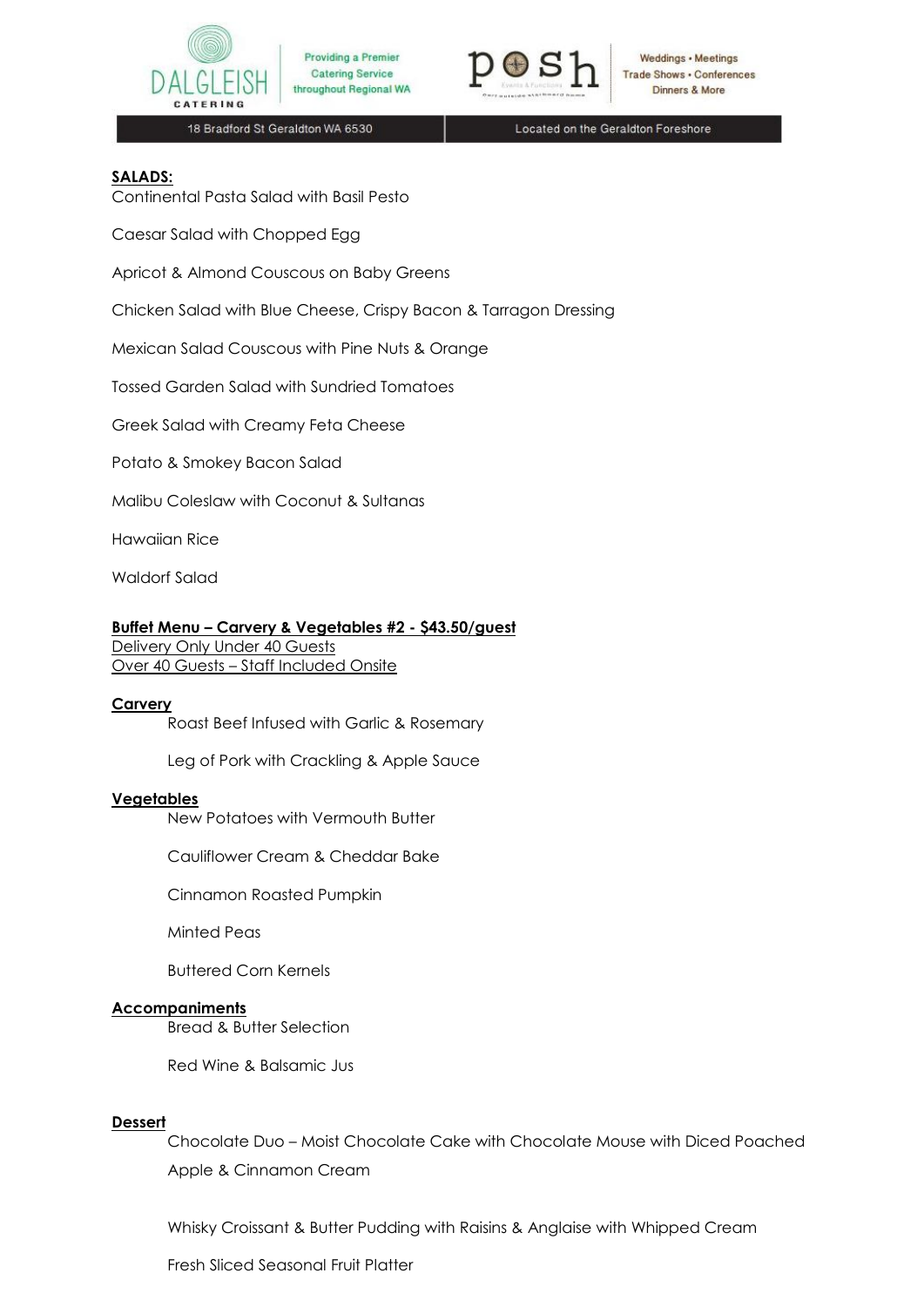



Located on the Geraldton Foreshore

# **Buffet Menu – Carvery & Vegetables #3 - \$43.50/guest**

Delivery Only Under 40

Guests Over 40 Guests – Staff Included Onsite

### **Carvery**

Roasted Beef with Herb Mustard Crust

Roasted Crispy Skin Chicken with Bacon & Almonds

# **Vegetables**

Cheddar Encrusted Creamy Garlic Potatoes

Orange Glazed Carrots

Crumbed Cauliflower

Mediterranean Ratatouille –

Zucchini, Egg Plant, Tomato, Purple Onion & Capsicum

# **Accompaniments**

Bread & Butter Selection

Red Wine Jus

### **Dessert**

Apple Pie with Handmade Shortcrust Pastry & Cream

Coffee & Baileys Irish Cream Mousse

Fresh Seasonal Fruit Platter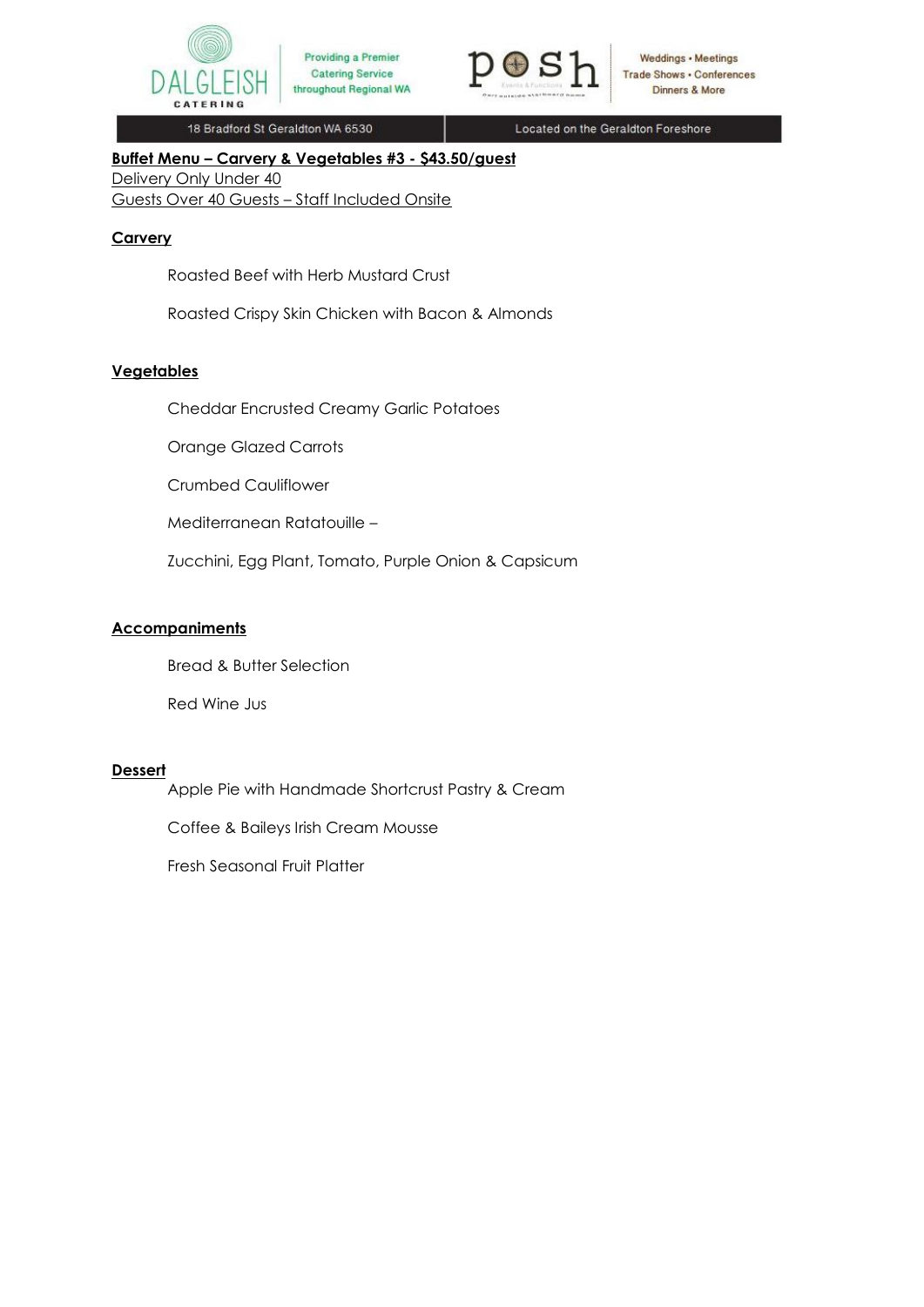



Located on the Geraldton Foreshore

**Buffet Menu – Carvery & Salads #4 - \$43.50/guest**  Delivery Only Under 40 Guests Over 40 Guests – Staff Included Onsite

# **Carvery**

Roasted Beef – Basted with Dijon Mustard & Fresh Cracked Pepper

Slow Roasted Lemon & Oregano Rubbed Chicken

# **Potato & Salads**

Cajun Potatoes with Caramelized Spanish Onion & Sour Cream

Cabbage, Coconut & Coriander Coleslaw

Pasta Salad with Crumbled Feta, Semi Dried Tomatoes & Basil Pesto

Caesar Salad – Cos, Crispy Bacon, Croutons, Parmesan

Tossed Garden Salad with Egg & Cheese

### **Accompaniments**

Bread Selection

Roasted Garlic & Horseradish Jus

# **Desserts**

Baked Blueberry Cheesecake with Vanilla Cream Flourless Chocolate & Beetroot Cake with Chocolate Ganache Fresh Sliced Seasonal Fruit Platter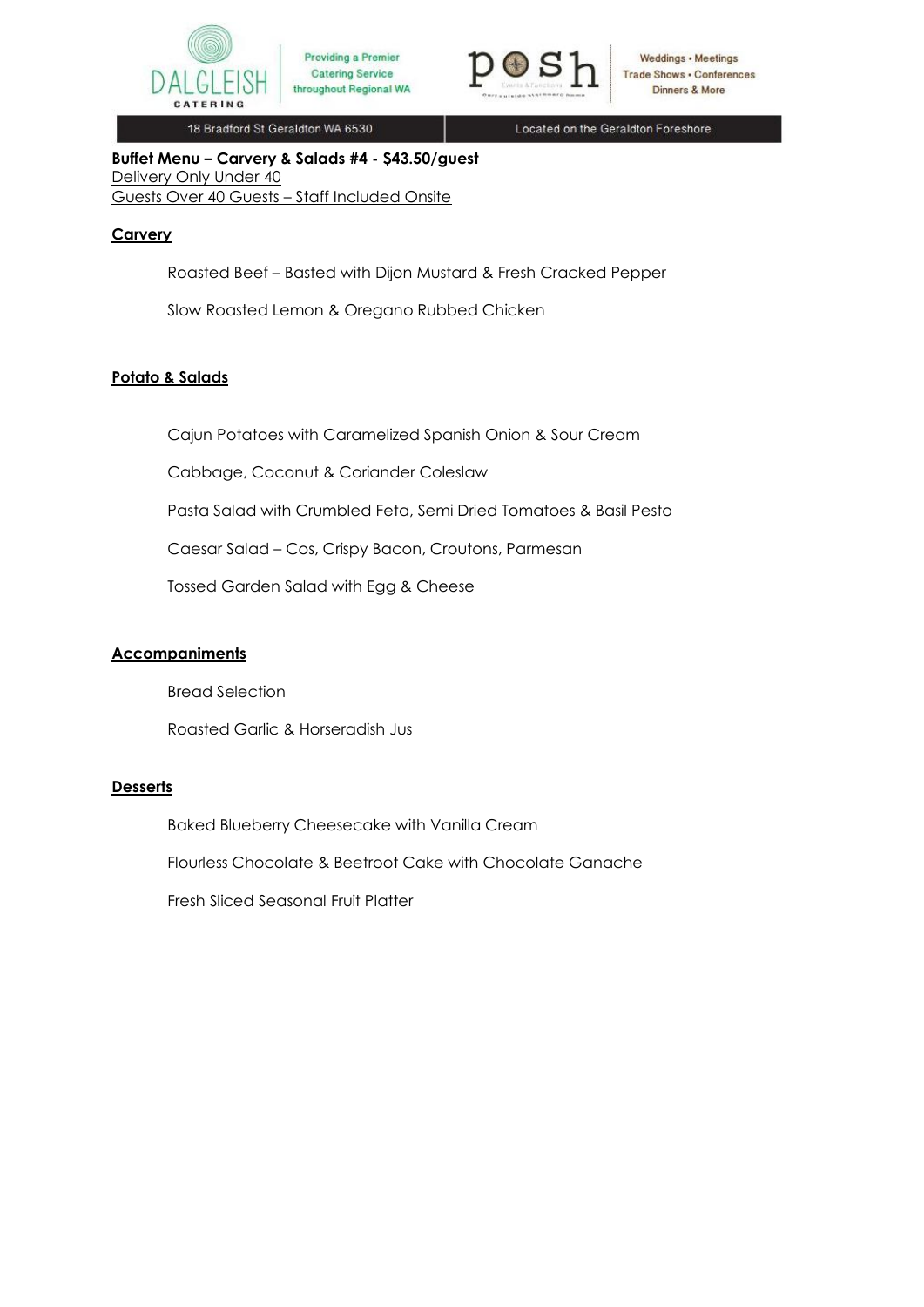



Located on the Geraldton Foreshore

**Buffet Menu – Carvery & Salads #5- \$45.50/guest** Delivery Only Under 40 Guests Over 40 Guests – Staff Included Onsite

# **Carvery**

Slow Roasted Smoked Pork with Crispy Crackling

Roasted Beef Rubbed with Seeded Mustard & Studded Garlic

# **Potato & Salads**

Roasted New Potatoes with Onion & Bacon

Potato Salad with Shallots, Chives & Mustard Dressing

Pesto Mayonnaise Pasta Salad

Traditional Coleslaw

Garden Salad with Balsamic Vinaigrette

# **Accompaniments**

Bread Selection

Roasted Garlic & Horseradish Jus

Apple Sauce

# **Desserts**

Double Chocolate Éclairs Filled with Chocolate Mouse & Choc Dipped

Peanut Butter Cheesecake with Choc Cookie Base

Fresh Seasonal Fruit Platter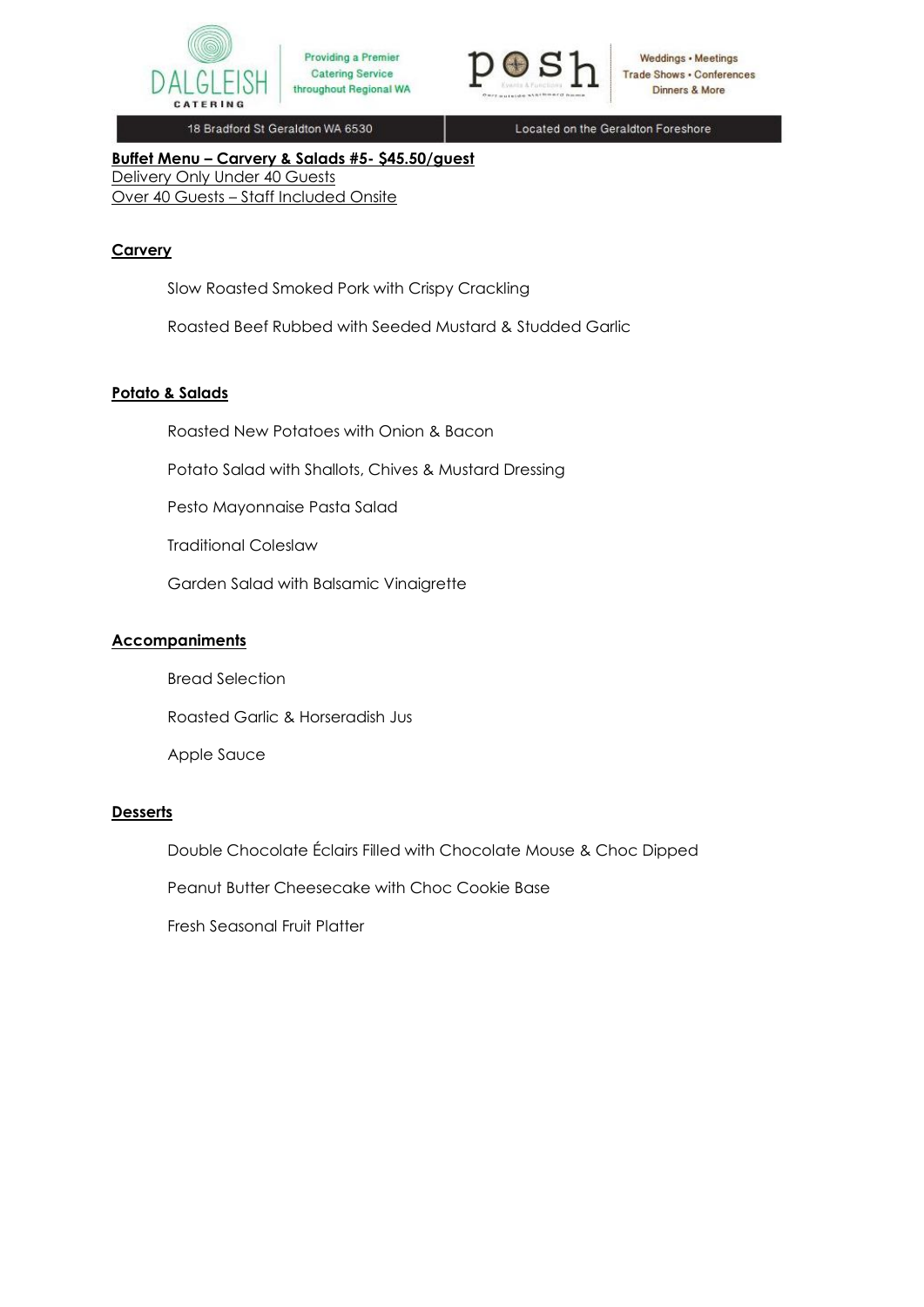



Weddings • Meetings **Trade Shows . Conferences** Dinners & More

18 Bradford St Geraldton WA 6530

Located on the Geraldton Foreshore

# **Buffet Menu #6 - \$48.50/guest**

Delivery Only Under 40 Guests Over 40 Guests – Staff Included Onsite

# **COLD**

Selection of Freshly Baked Bread Rolls

Mixed Mesclun Salad with French Dressing

Potato & Bacon Salad with seeded Mustard Mayonnaise

Ripe Tomato with Basil Pesto Salad

Cucumber & Sweet corn Salad with Dill Yoghurt Dressing

Pasta Salad with Tomato, Olives, Balsamic Dressing

Cooked Whole Prawns with Lemon & Cocktail Sauce

# **HOT**

Roast Pork with Apple Sauce & Jus

Pan Fried Snapper with Oven Roasted Pumpkin & Cajun Butter Sauce

Lamb Korma Curry with Coriander

Steamed Jasmine Rice

Oven Roasted Baby Potatoes

Selection of Steamed Seasonal Vegetables with Sea Salt & Butter

### **DESSERT**

Selection of Mini Cakes- Chef's Choice Made Up of:

Profiteroles Cheesecake Boston Mudcake Carrot Cake Tiramisu Chocolate Mousse **Trifle** Pavlova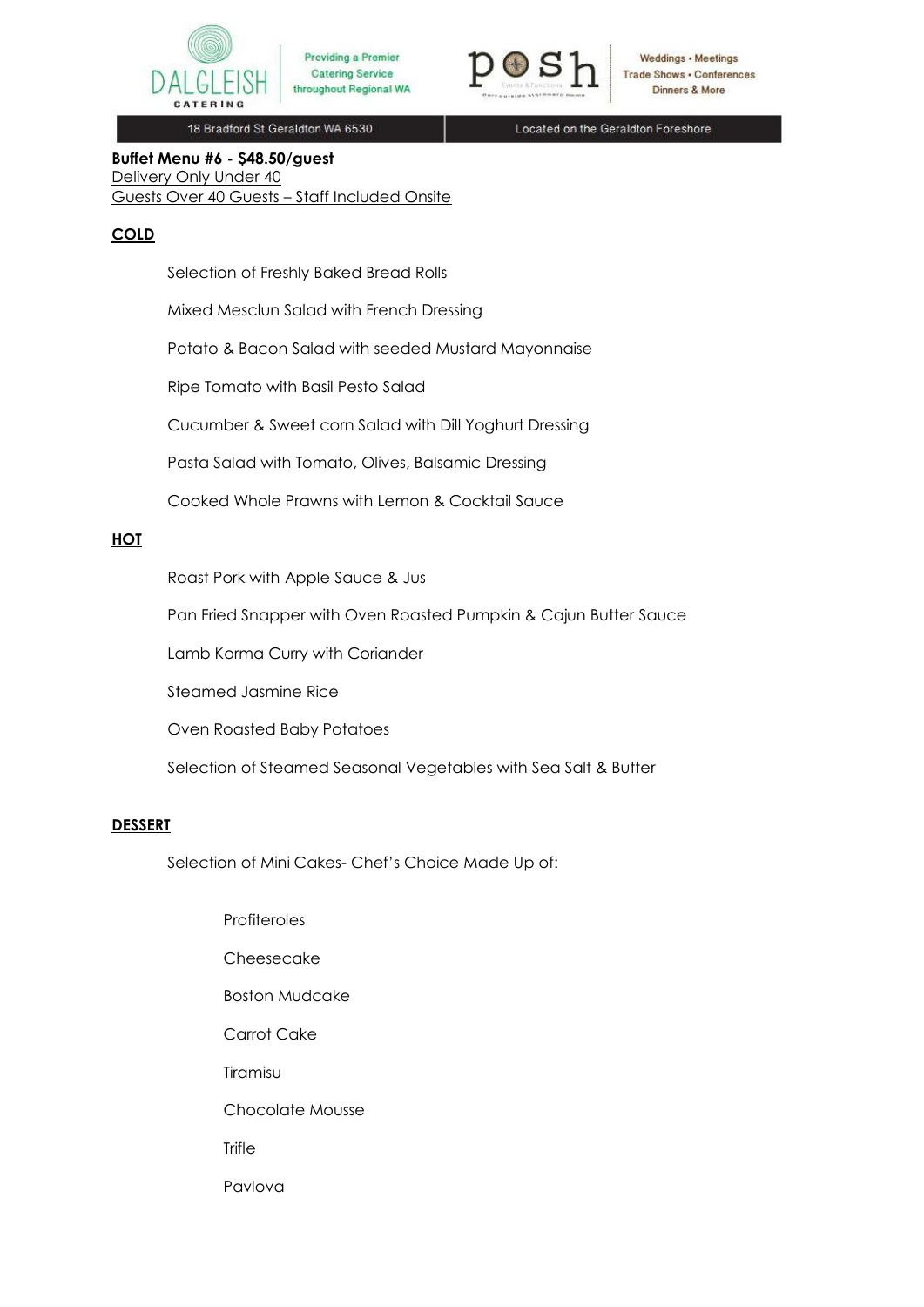



Weddings • Meetings **Trade Shows . Conferences** Dinners & More

18 Bradford St Geraldton WA 6530

Located on the Geraldton Foreshore

**Buffet Menu #7- \$48.50/guest** Delivery Only Under 40 Guests Over 40 Guests – Staff Included Onsite

# **COLD**

Selection of Freshly Baked Bread Rolls

Baby Cos Salad, Croutons, Parmesan Cheese, Chopped Egg & Bacon

Tomato, Fetta & Basil Salad

Sweet Potato, New Potato, Bacon & Chives with Sour Cream Dressing

Garden Salad, Tomato, Red Onion, Capsicum, Carrot & Cucumber

Penne Pasta with Tuna, Capsicum & Mango Chutney Mayonnaise

Cooked Whole Peeled Prawns with Lemon & Cocktail Sauce

# **HOT**

Sautéed Lemon Pepper Chicken with White Wine Sauce

Baked Salmon with Baby Spinach, Sundried Tomato & Citrus Butter

Roasted Lamb Rump with Rosemary & Red Wine Jus

Oven Roasted Baby Potatoes

Selection of Steamed Seasonal Vegetables with Sea Salt & Butter

### **DESSERT**

Selection of Mini Cakes- Chef's Choice Made Up of:

**Profiteroles** 

Cheesecake

Boston Mud cake

Carrot Cake

**Tiramisu** 

Chocolate Mousse

**Trifle** 

Pavlova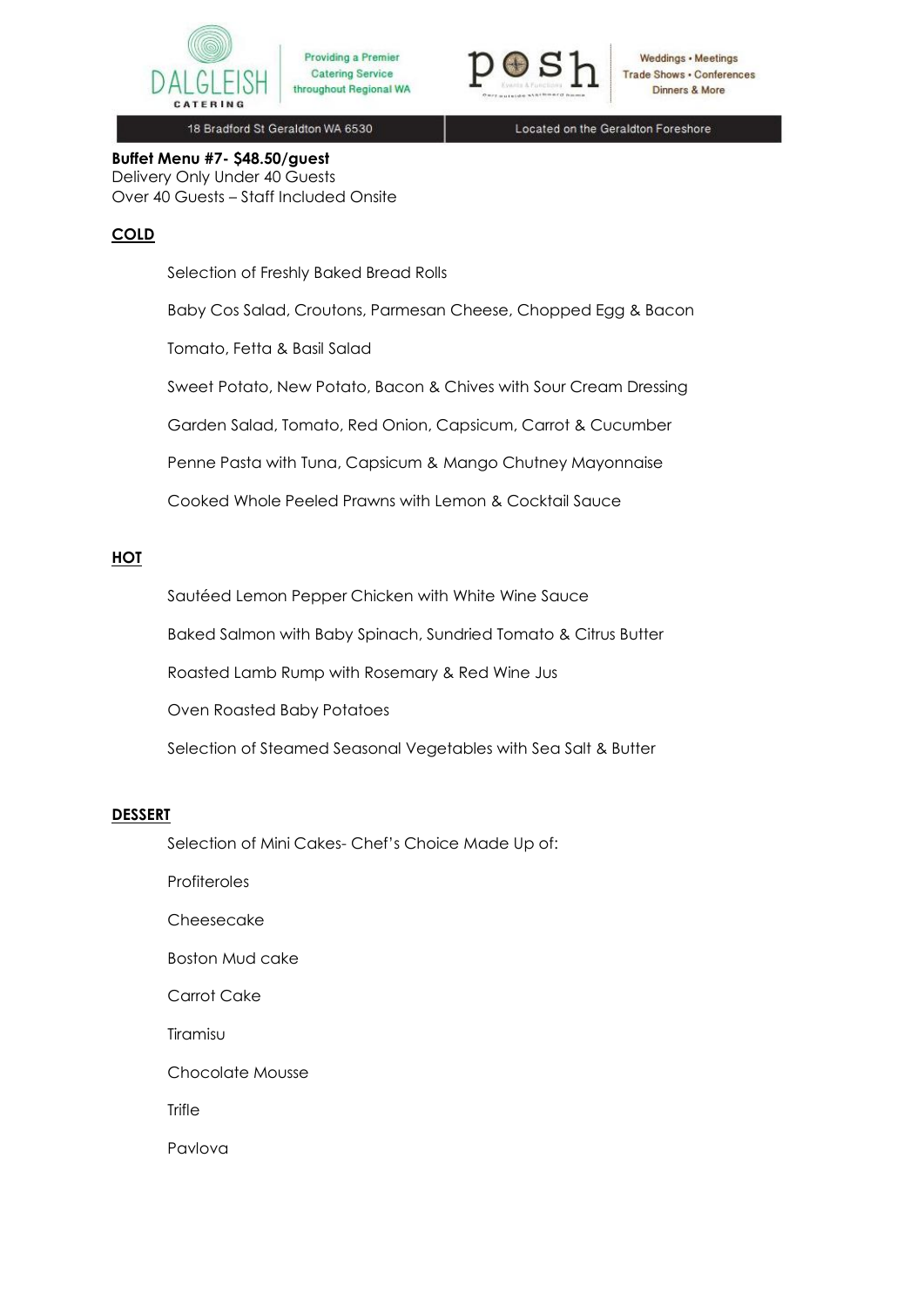



Weddings • Meetings **Trade Shows . Conferences** Dinners & More

18 Bradford St Geraldton WA 6530

Located on the Geraldton Foreshore

# **Buffet Menu #8- \$48.50/guest**  Delivery Only Under 40 Guests Over 40 Guests – Staff Included Onsite

# **COLD**

Selection of Freshly Baked Bread Rolls

Baby Cos Salad, Croutons, Parmesan, Chopped Egg & Bacon

Tomato, Feta & Basil Salad

Sweet Potato, New Potato, Bacon & Chive with Sour Cream Dressing

Penne Pasta Salad with Marinated Mediterranean Vegetables

Greek Salad with Olives, Fetta, Capsicum & Purple Onion

Continental Meat Selection – Leg Ham, Salami, Beef with Condiments

# **HOT**

Thai Spiced Fish with Asian Greens & Honey Teriyaki Glaze

Tikka Chicken with Steamed Jasmine Rice

Beef & Burgundy with Buttered Noodles

Oven Roasted Baby Potatoes

Selection of Steamed Seasonal Vegetables with Sea Salt & Butter

### **DESSERT**

Selection of Mini Cakes- Chef's Choice Made Up of:

**Profiteroles** 

Cheesecake

Boston Mudcake

Carrot Cake

Tiramisu

Chocolate Mousse

**Trifle** 

Pavlova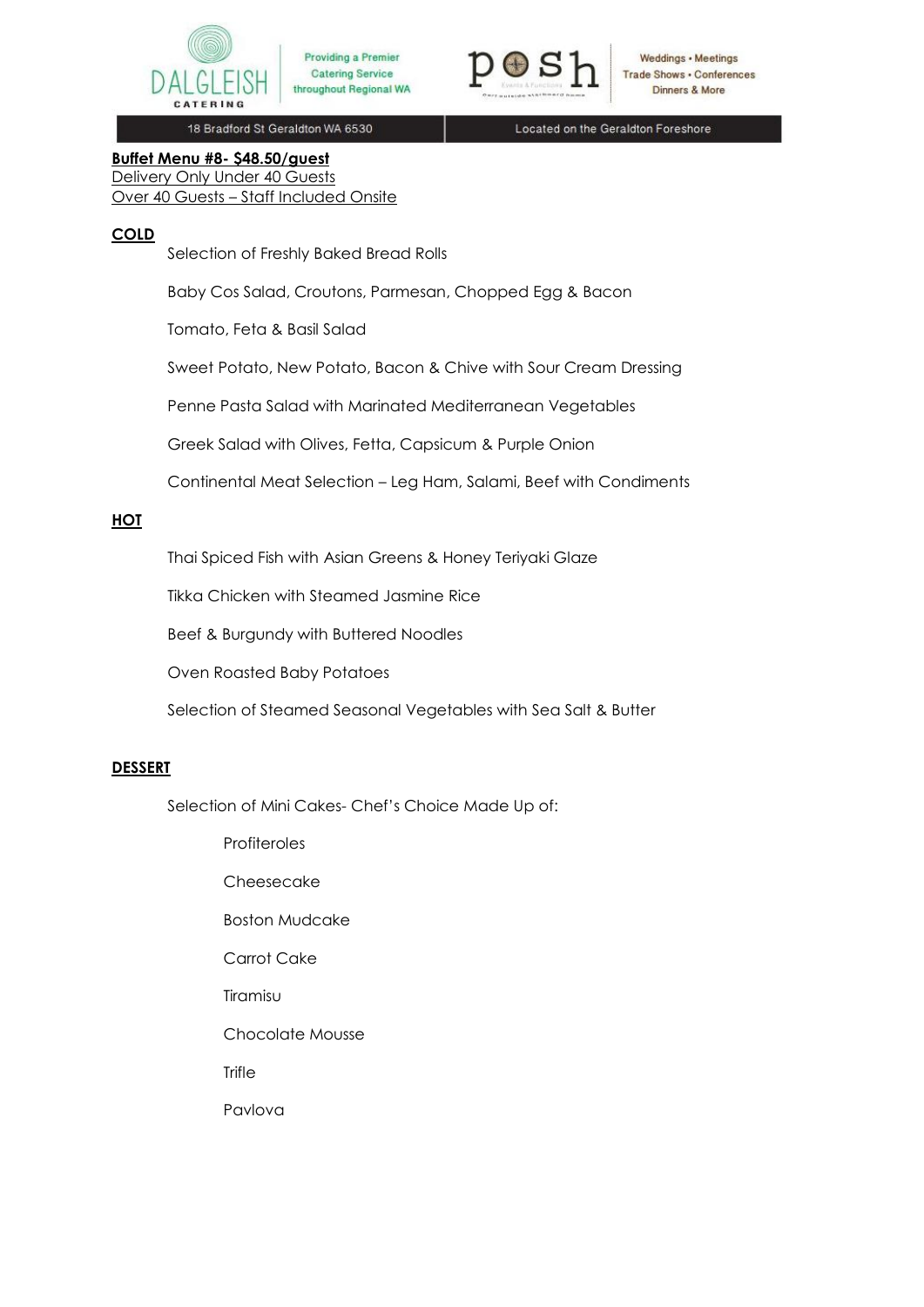



**Weddings • Meetings Trade Shows . Conferences** Dinners & More

18 Bradford St Geraldton WA 6530

Located on the Geraldton Foreshore

**Buffet Menu – BBQ #9- \$47.00/guest** Children 4 to 12 years - \$27.00/guest Over 40 Guests – Staff Included Onsite

# **From the BBQ**

Wagyu Beef Rissoles with Caramelized Onion

Lamb Rump Steaks marinated in Rosemary, Garlic & Olive Oil

Chicken Mignon

Sugar Glazed Pork Belly Strips

BBQ Sausages

# **Salads**

Curried Potato Salad

Rocket, Melon, Prosciutto, Fetta & Olive Oil

Caesar Salad – Cos, Crispy Bacon, Garlic Croutons, Shaved Parmesan & Chopped

Egg

Cabbage, Coconut & Coriander Coleslaw

### **Bread & Accompaniments**

Bread & Butter Selection

Sauces/Condiments to Suit BBQ Items

### **Dessert**

Lemon Meringue Pie with Lashing of Marshmallow Topping & Cream

Boston Mud cake with Chocolate Ganache

Fresh Sliced Seasonal Fruit Platter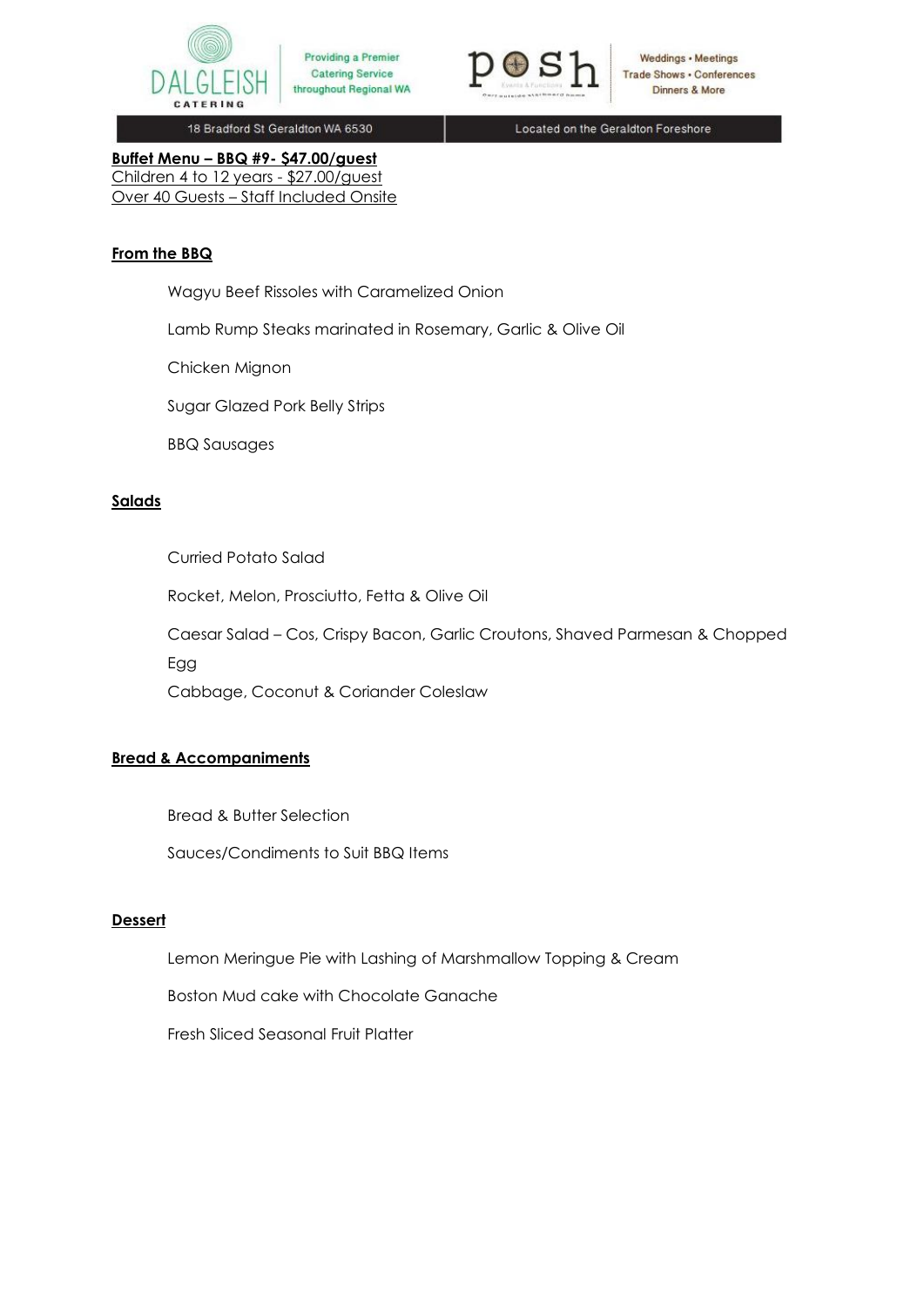



Weddings • Meetings **Trade Shows . Conferences** Dinners & More

18 Bradford St Geraldton WA 6530

Located on the Geraldton Foreshore

**Buffet Menu – BBQ #10 - \$47.00/guest**  Children 4 to 12 years - \$27.00/guest Delivery Only Under 40 Guests Over 40 Guests – Staff Included Onsite

# **From the BBQ**

Minute Smokey Marinated Sirloin Steak

Seafood Melody with Garlic & Ginger

Creole Chicken Thighs with toasted sesame seeds & Cinnamon

American Sticky Pork Ribs drizzled with Honey

Chipolata Sausages with Spicy Tomato Relish

### **Salads**

Greek Salad with Roma Tomato, Olive Oil, Fetta & Purple Onion

Hawaiian Rice Salad with Toasted Coconut & Sultanas

Traditional Coleslaw

Italian Potato & Sweet Potato with Salami & Egg

# **Bread**

Garlic & Herb Bread

# **Dessert**

Custard Sponge Trifle in Shot Glasses

Black Forrest Gateaux

Fresh Seasonal Fruit Platter with Cream & Chocolate Ganache Dipping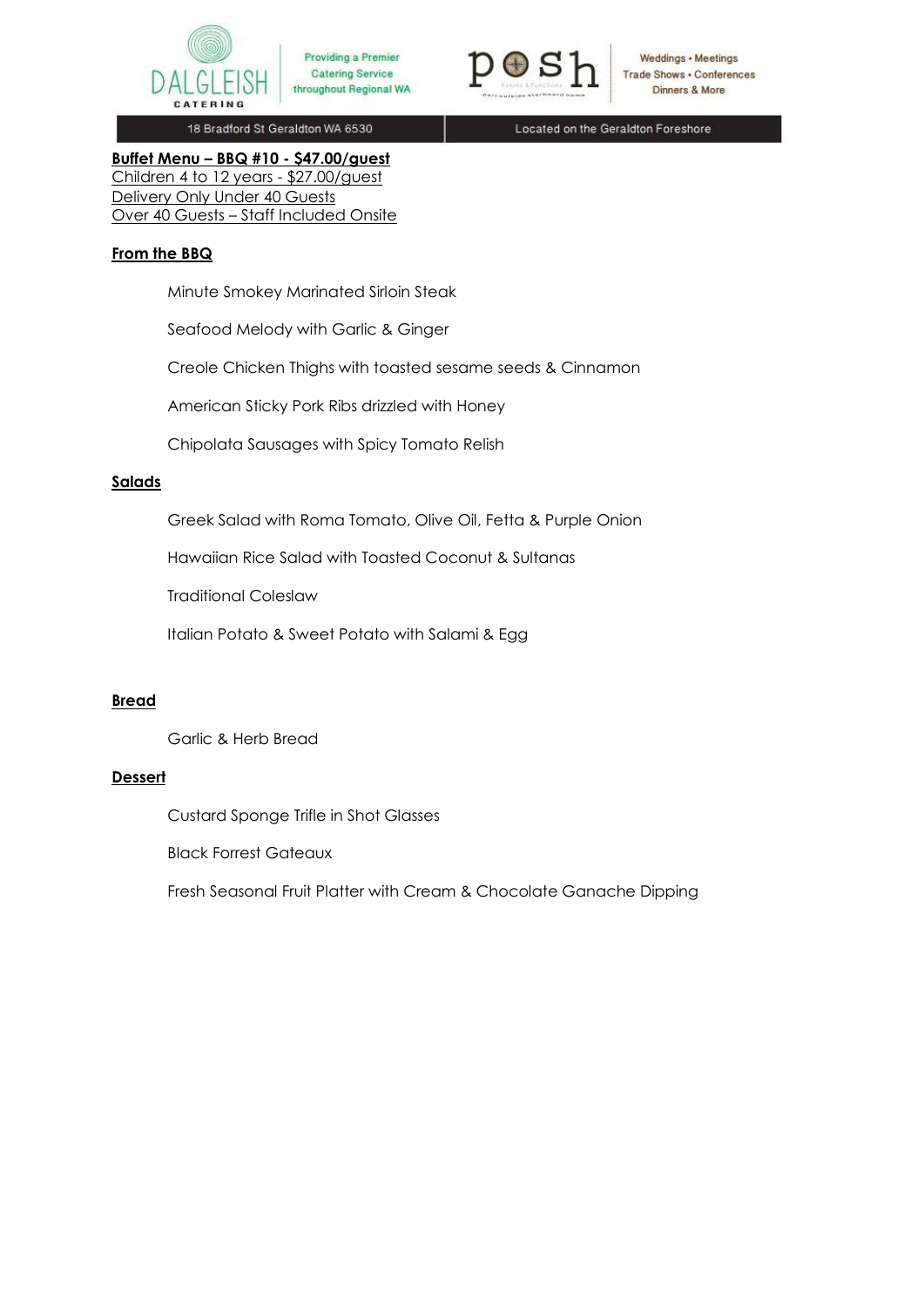



Located on the Geraldton Foreshore

**Buffet Menu #11– \$48.00/guest – without Canapes \$52.50/guest – with Canapes**  Delivery Only Under 40 Guests

Over 40 Guests – Staff Included Onsite

# **Canapes**

Tiger Prawn Wanton

Margareta Pizza – Basil & Mozzarella

BBQ Chicken Satay Skewers

# **Carvery**

Dukkah Encrusted Beef – Slow Roasted with Port Wine Jus

Pork Loin Stuffed with Apple & Red Cabbage

# **Hot & Cold Selections**

Moroccan Spiced Chicken Salad with Roasted Cashews & Mango Salsa

Thai Spiced Dusted Catch of the Day with Asian Greens, Honey & Teriyaki Glaze (Hot)

Char Su Beef on Salad of Crunchy Bean Sprouts & Fresh Pineapple

# **Salads & Accompaniments**

Potato Salad with Gherkins & Sour Cream

Spinach Salad – English Spinach, Roasted Pine Nuts, Eggs, Cherry Tomatoes, Bacon &

Croutons with

Balsamic

Bread & Butter Selection

# **Vegetables**

Cream Braised Potatoes with Parmesan

Green Beans with Tarragon Butter

# **Dessert**

Caramelized Lemon Tart with Double Cream

Cappuccino Mouse Pie with Amaretto Biscuit

Apricot Upside Down Syrup Cake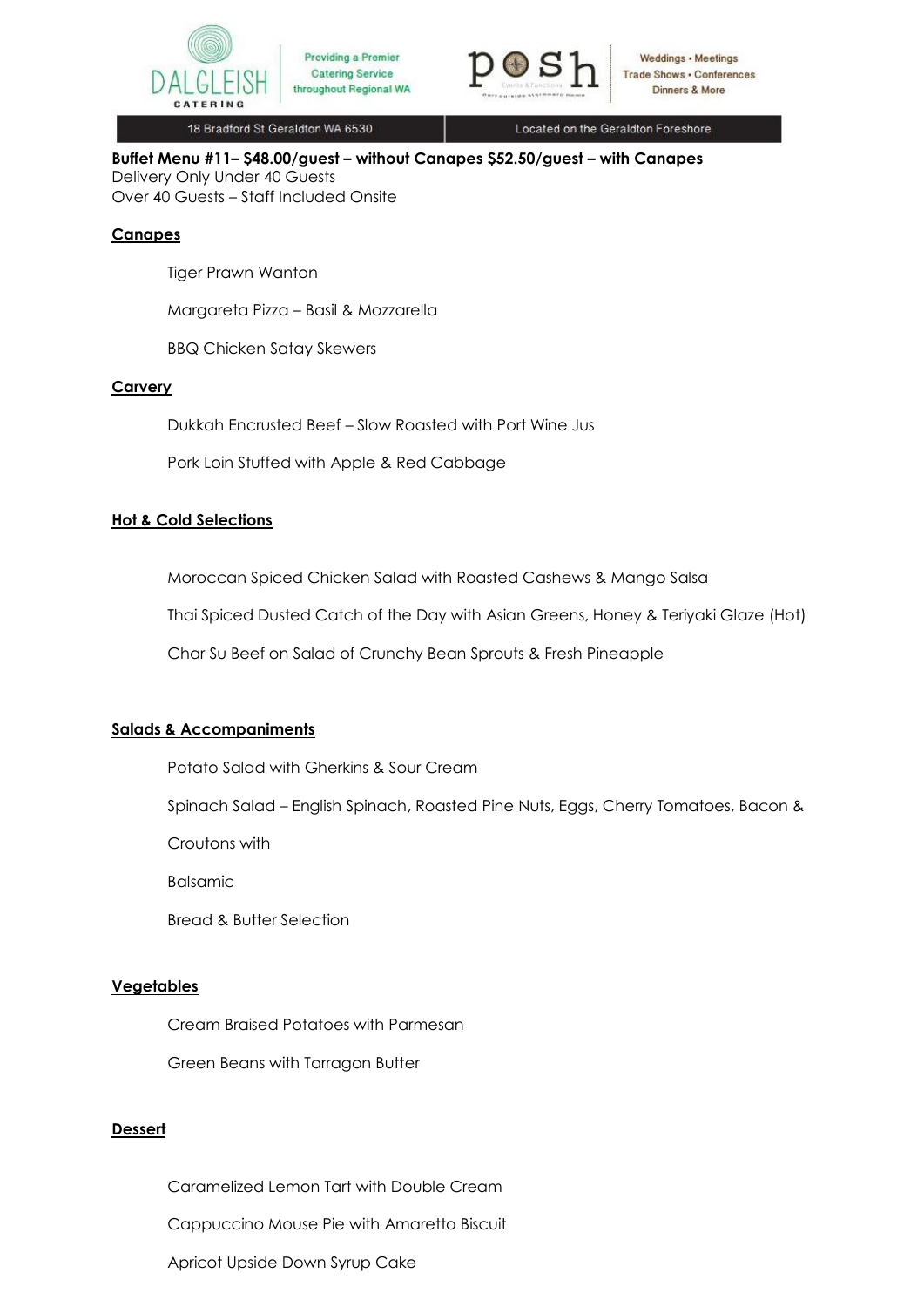



Located on the Geraldton Foreshore

**Buffet Menu #12– \$48.00/guest – without Canapes \$52.50/guest – with Canapes** Delivery Only Under 40 Guests Over 40 Guests – Staff Included Onsite

#### **Canapes**

Creamy Chardonnay, Chicken & Leek Pies

Hand Cut & Crumbed Calamari Rings with Lemon Honey Aioli

Antipasto Skewers Drizzled with aged balsamic Vinegar

#### **Carvery**

Slow Roasted Pork Leg with Apple Compote & Salted Crackle – Apple Sauce

Roasted Beef rubbed with Horseradish & Garlic

#### **Cold Selections**

Basil Roasted Chicken on Rocket, Pimento & Asparagus

Fetta, Pine Nut & Bell Pepper Frittata

Smoked Salmon on Dill & Potato Salad with Crème Fraiche & Caper Salsa

### **Salads & Accompaniments**

Apricot & Almond Couscous on Baby Greens

Assorted Gourmet Summer Leaves with Roasted Pumpkin, Pepitos & Dijon Dressing

Bread & Butter Selection

#### **Vegetables**

Potato Croquette – Mashed Creamy Garlic Potatoes with Almond Crumbs Green

Vegetable Panache – Seasonal Selection

#### **Dessert**

Baked Upside Down Lemon Cheesecake with Spiced Orange Sauce

Custard Crepe with Raspberry Jam & Cream

Chocolate Brownie Trifle with Vanilla Cream Custard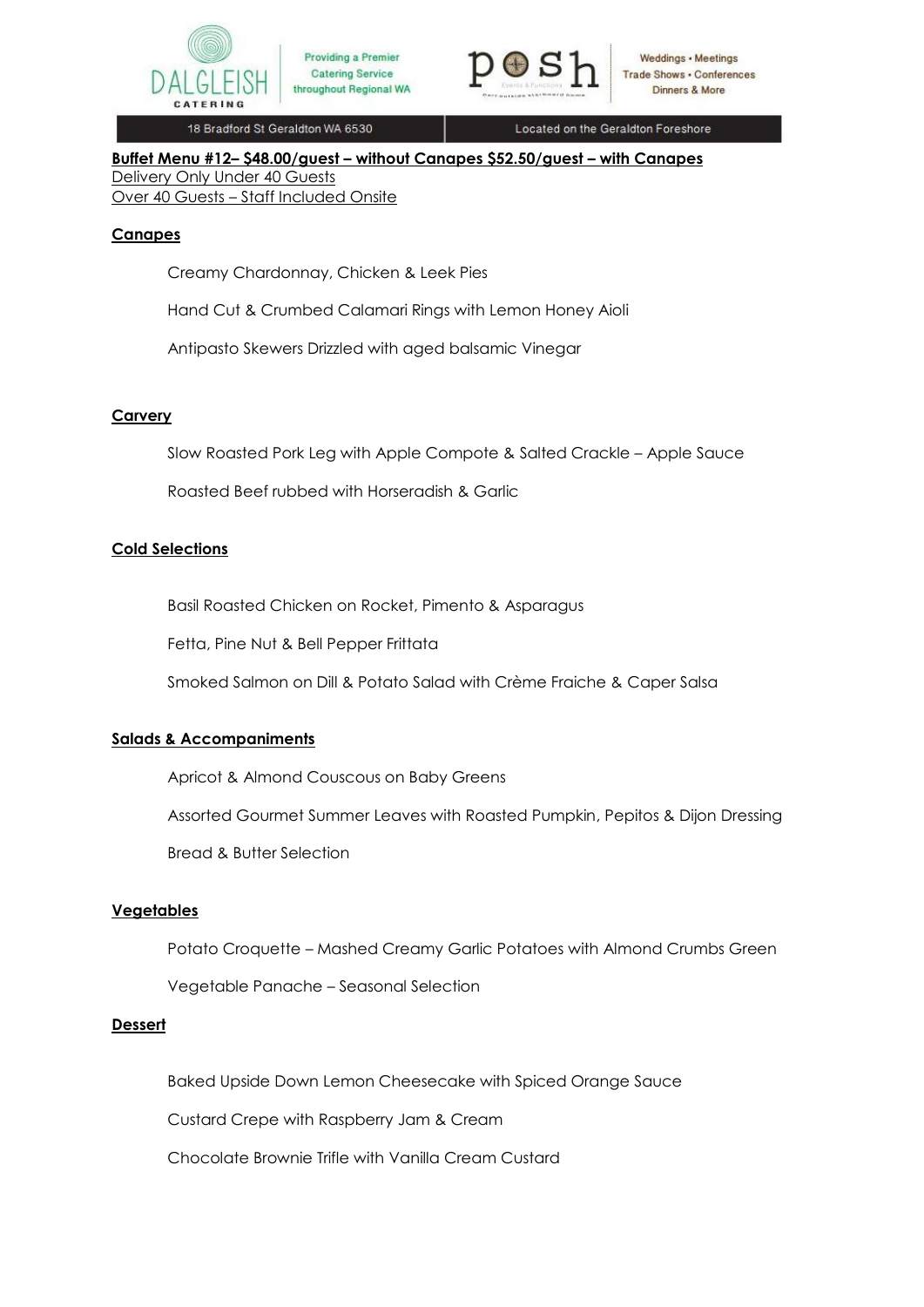



Located on the Geraldton Foreshore

**Buffet Menu #13– \$47.50/guest – without Canapes \$53.50/guest – with Canapes**  Delivery Only Under 40 Guests Over 40 Guests – Staff Included Onsite

#### **Canapes**

Salt & Pepper Szechwan Calamari

Lebanese Lamb in Filo

Braised Beef & Potato Samosas with Cucumber Pickles

**Catering Service** 

#### **Hot Selections**

Asian Prawn & Chicken Wok with Hokkien Noodles & Coconut Cream

Beef Stroganoff with Paprika, Mushrooms & Sour Cream

Assorted Seafood in Yellow Curry Sauce with Steamed Rice

#### **Cold Selections**

Glass Noodle Salad with Shredded Chicken, Prawns, Lime & Soy

Asparagus & Mersey Valley Cheddar Tart

Asian Beef Salad Marinated in Mirren - on a Crisp Salad of Red Onion, Capsicum,

Bean Shoots & Toasted Almonds

### **Salads & Accompaniments**

Roasted Pumpkin Salad with Rocket, Pine Nuts & Fetta Traditional Potato Salad

### **Vegetables**

Sautéed Potatoes with Bacon & Onion

Panache of Fresh Seasonal Vegetables with Butter & Sea Salt

#### **Dessert**

Toffee Apple Tart with Cream

Raspberry Mouse Sponge Cake

Choux Pastry Trio –

Profiteroles, Paris Brest & Chocolate Éclairs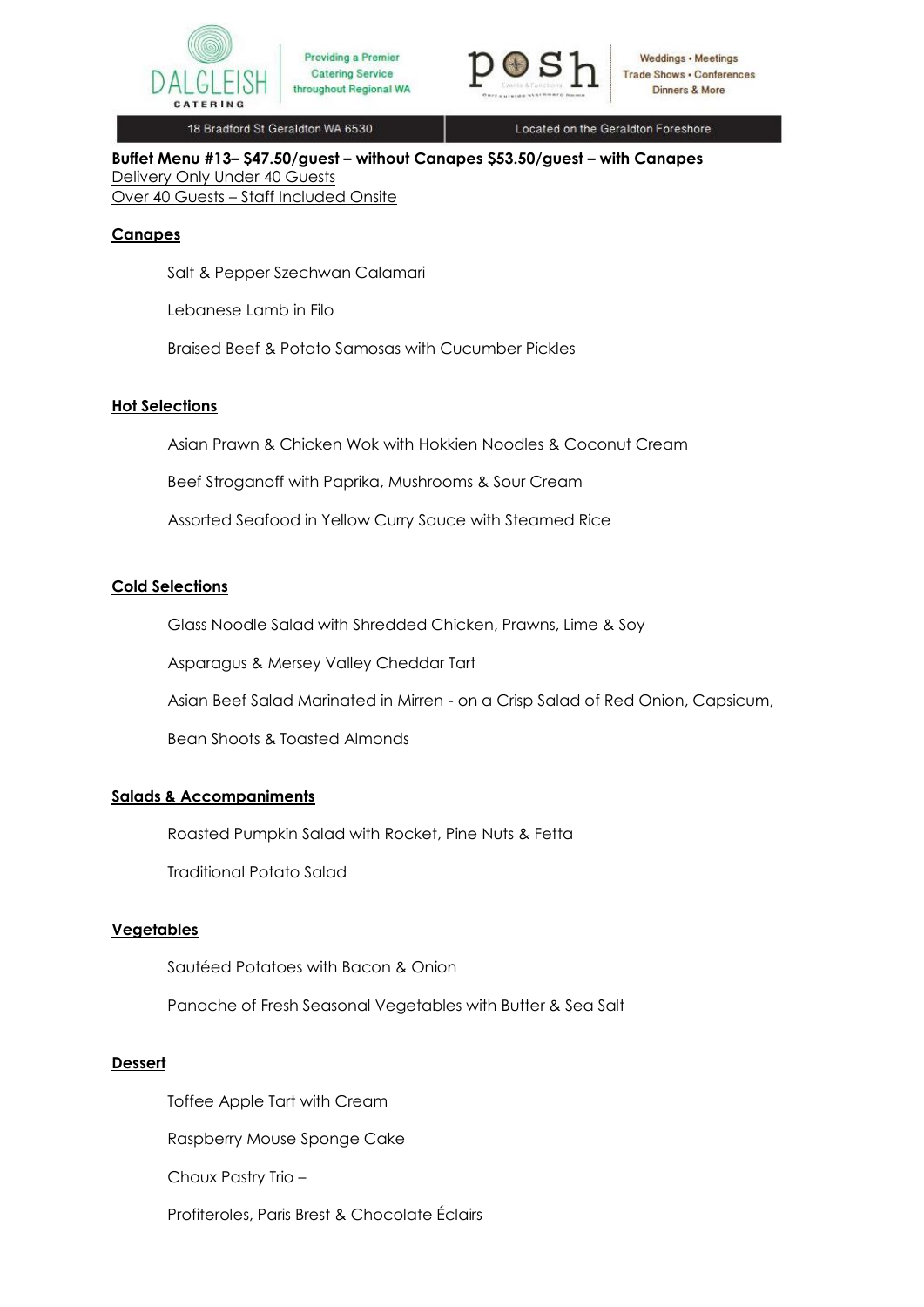



Located on the Geraldton Foreshore

**Buffet Menu #14– \$47.50/guest- without Canapes \$53.50/guest – with Canapes**  Delivery Only Under 40 Guests Over 40 Guests – Staff Included Onsite

#### **Canapes**

Chilli Salt Squid with Honey Aioli

Handmade Lamb & Rosemary Pies with Dukkah Sprinkle

**Catering Service** 

Teriyaki Chicken Bites

#### **Hot Selections**

Seafood Bake with lemon Scented Crumble Topping

Chicken on Farfalle with Char Grilled Vegetables, Fetta and Spicy Tomato Sauce

Braised Beef with Red Wine, Bacon, Mushrooms & Onions

#### **Cold Selections**

Antipasto Platter - Peppered Beef, Continental Ham, Salami

Brie, Pecan & Chive Tart

Baked Chicken with Salted Pepitos and Spiced Roasted Pumpkin

### **Salads & Accompaniments**

Garden leaves with Cherry Tomato, Oregano & Pine Nuts

Chicken Salad with Blue Cheese, Crispy Bacon & Tarragon Dressing

#### **Vegetables**

Cajun Roasted New Potatoes with Caramelized Onion

Green Vegetable Panache – Seasonal Selection

# **Dessert**

Frangelico Choc Brownie Trifles with Mascarpone Custard

Love Heart Puffs with Chantilly Cream:

Layered with Strawberries & Kiwi Fruit with Icing Sugar Dust

Individual Miniature Zesty Lemon Cheese Cakes with Candied Lemon Garnish